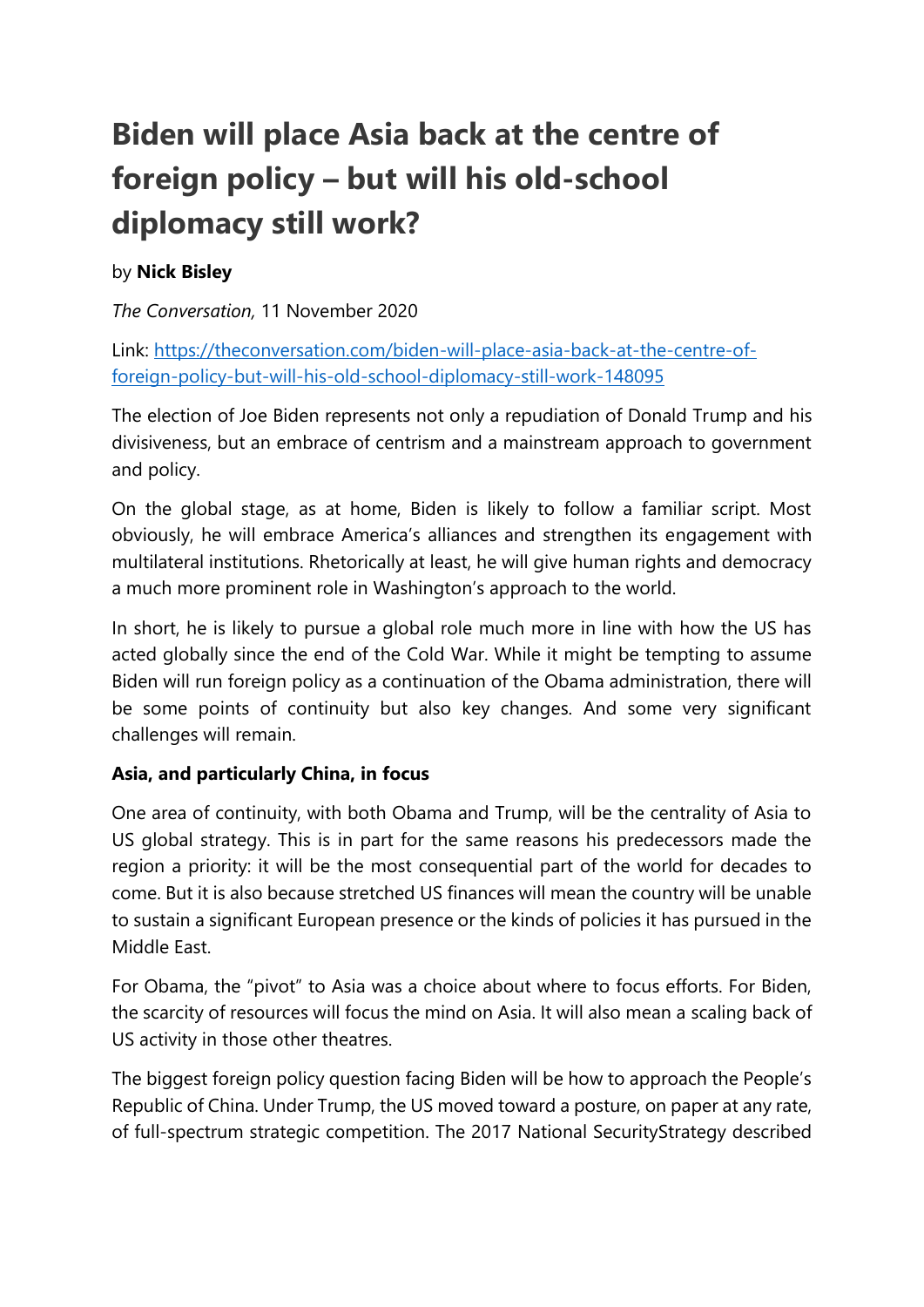China as intent on eroding Washington's global advantage, and the US would reorient the instruments of national power to contest that effort.

In practice, Trump's China policy was incoherent and inconsistent. Trump himself pursued a peculiar relationship with Xi Jinping, even allegedly encouraging the herding of millions of Uyghurs into concentration camps.

Biden is unlikely to move US China policy back to its "engage but hedge" setting of previous years – the mood in the US has hardened decisively, and not only because of Trump. However, the way the US competes with China is likely to change and there will be a need for co-operation. Biden won't wind back the trade conflict significantly and moves to delink the two economies will continue, particularly in high-technology areas.

The US will continue to work to limit China's ambitions to change Asia's regional order, but it is likely to try to build on some areas of common interest to improve cooperation. The aim will be to advance their shared goals on that issue but also mitigate against the more damaging consequences of geopolitical competition.

This is most like to occur in relation to climate change. The Biden administration will put a very high premium on this vast threat and to advance that agenda meaningfully will require collaboration with China. So expect a more moderated approach to competition with the PRC but not an end to contestation in the region.

### **… and North Korea, too**

North Korea was the scene of Trump's most high-profile foreign policy gambit. While nuclear testing has stopped, it is increasingly clear that, in spite of protestations to the contrary from the president's Twitter account, North Korea has a functional nuclear weapon capability.

The US-DPRK relationship, such as it is, has become highly personalised and the move away from Trump raises questions as to whether North Korea will revert to its bombastic past form – it has described Biden as a "rabid dog". The most likely scenario will be a Biden administration that learns to live with a nuclear North Korea and, in contrast to Trump, works closely with its allies in South Korea to co-ordinate their approach.

### **Resuming normal transmission**

The return to normality in Washington will greatly hearten America's allies. They will no longer be ignored or, in some cases, overtly disparaged by the president. The Biden administration will place a strong emphasis on the role allies play in its foreign policy ambitions. It will value the alliances, rather than debase them, and use the reach they